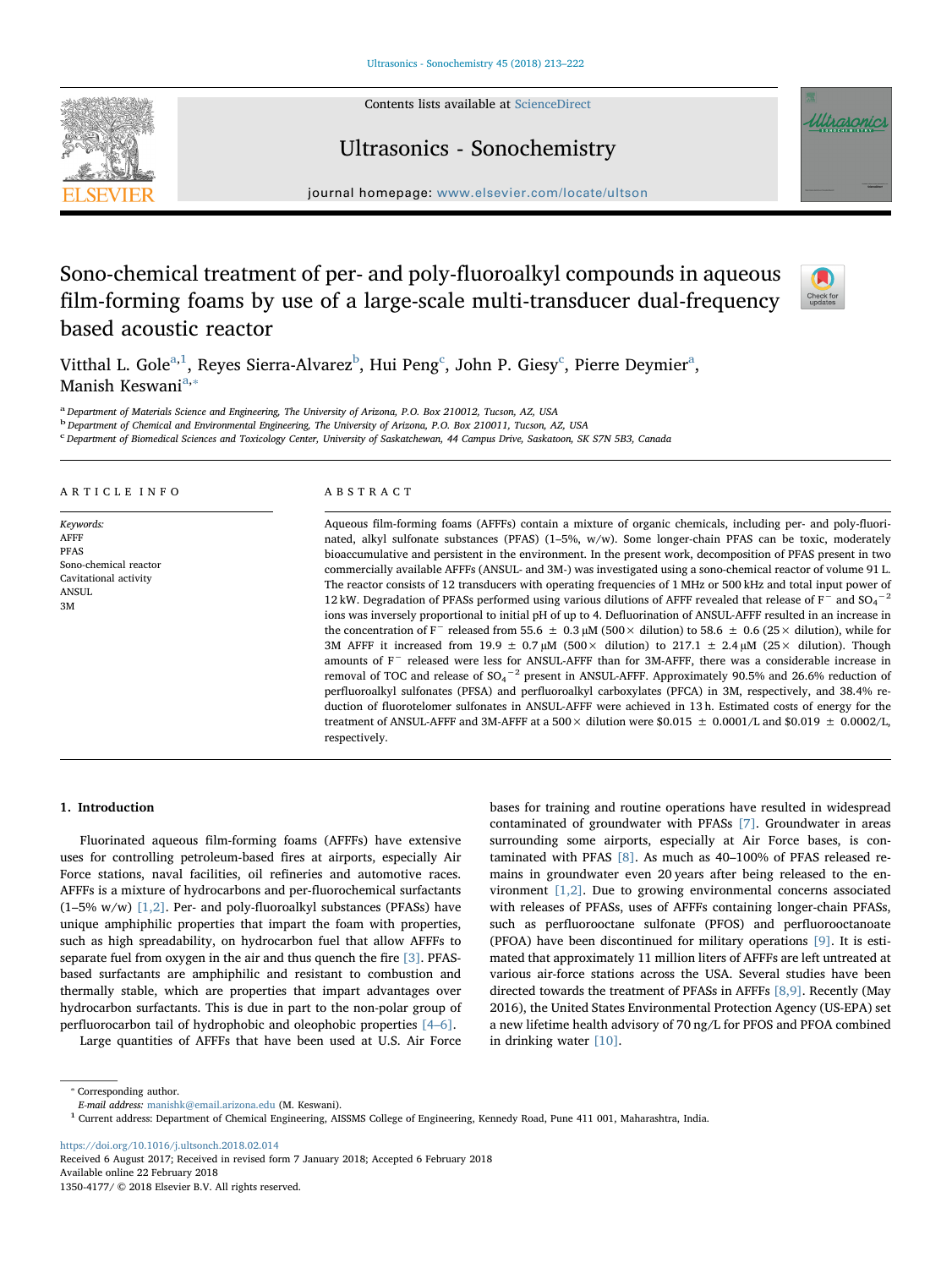| Nomenclature       |                                             |              | perfluorooctanoic acid          |
|--------------------|---------------------------------------------|--------------|---------------------------------|
|                    |                                             |              | PFUnDA perfluoroundecanoic acid |
| <b>AFFFs</b>       | aqueous film-forming foams                  |              | PFDoDA perfluorodecanoic acid   |
| $6:2$ FTS          | 6:2 fluorotelomer thioether amino sulfonate | <b>PFBS</b>  | perfluorobutane sulfonic acid   |
| $8:2$ FTS          | 8:2 fluorotelomer thioether amino sulfonate | <b>PFPeS</b> | perfluoropentane sulfonate      |
| <b>PFAS</b>        | per- and polyfluorinated compounds          | <b>PFHxS</b> | perfluorohexane sulfonate       |
| <b>PFCA</b>        | per- and polyfluorinated carboxylic acids   | <b>PFHpS</b> | perfluoroheptane sulfonate      |
| <b>PFSA</b>        | per- and perfluorinated sulfonates          | <b>PFOS</b>  | perfluorooctane sulfonate       |
| <b>PFHxA</b>       | perfluorohexanoic acid                      | <b>PFNS</b>  | perfluorononane sulfonate       |
| PFH <sub>p</sub> A | perfluoroheptanoic acid                     | <b>PFDS</b>  | perfluorodecane sulfonate       |
| <b>PFOA</b>        | perfluorooctanoic acid                      | <b>TOC</b>   | total organic carbon            |
| <b>PFNA</b>        | perfluorononanoic acid                      | TOF          | total organic fluorine          |
|                    |                                             |              |                                 |

Due to the high strength of C–F bonds, PFAS are not easily degraded by microbes under environmental conditions [\[7\].](#page-8-3) Only partially fluorinated chains are biodegradable [\[2\]](#page-8-6). Conventional techniques for treatment of groundwater such as reverse osmosis, nano-filtration, and activated carbon are not effective at removing PFASs, but sono-chemical degradation can be effective [\[8,11\]](#page-8-4). Sono-chemical effects are produced by cavitation caused by interactions of ultrasonic irradiation with aqueous solutions [12-[14\].](#page-9-1) During cavitation, temperatures produced inside bubbles are from 4000 to 10,000 K, and at or near the interface of the bubble, temperatures can be 1000–1500 K, which can cause pyrolytic degradation of PFASs. Volatile compounds degrade inside the bubbles, while many compounds present in the bulk solution can be oxidized by hydroxyl radicals [\[15](#page-9-2)–17]. Rates of sono-chemical degradation depend on properties of PFASs, including hydrophobicity, surface tension, surface excess properties, and volatility. Other factors that contribute to degradation are frequency of operation, intensity of irradiation and geometry of the sono-chemical reactor [18–[20\]](#page-9-3). Results of several investigations have demonstrated that sono-chemical degradation of PFASs is effective for reducing lengths of fluorocarbon chains and decreasing concentrations of PFASs from initial concentrations of mM to nM. However, few studies have considered the sonochemical degradation of AFFFs [\[6\]](#page-8-7). These studies have been performed using small-scale reactors (up to a few liters). Due to issues of scalability, studies conducted using large-scale sono-chemical reactors have been very limited.

There are several factors related to the design of large-scale sonochemical reactors. Designs vary in numbers and locations of transducers, frequency of operation, geometries of reactors, power dissipation per unit volume and cavitational yield. The efficiency of sono-chemical reactors depends on optimization of these parameters [\[21\]](#page-9-4). Most of the work reported on mapping of cavitational activity has been conducted using measurements by hydrophones or liberation of iodine at various locations in reactors [\[22\].](#page-9-5) During a pilot-scale study, in which a sonochemical reactor was used to degrade dichloromethane, trichloromethane and the dye methyl orange, rates of degradation were four-fold faster than those during laboratory-scale studies. Analyses of power budgets of reactors indicated that nearly one-third of applied power was converted into sono-chemical activity [\[30\].](#page-9-6) In this study, sono-chemical degradation of AFFFs using a multi-transducer, dualfrequency based large-scale reactor of 91-L capacity is reported. Effects of pH, dilution ratio, and acoustic frequency on degradation of two commercially available AFFFs were examined. Concentrations of fluoride (F<sup>-</sup>) and sulfate (SO<sub>4</sub><sup>-2</sup>) released, removal of total organic carbon (TOC), and chain lengths of PFASs were monitored.

### 2. Experimental section

#### 2.1. Materials

Samples of AFFFs were provided by the Davis-Monthan Air Force Base in Tucson (Arizona, USA). AFFFs were manufactured by 3M (St.

Paul, Minnesota, USA) or ANSUL (Marinette, Wisconsin, USA). Concentrations of total organic fluorine (TOF) in undiluted samples were 92.8 mg/L for 3M-AFFF and 47.9 mg/L for ANSUL-AFFF [\[16\]](#page-9-7). Samples were diluted using ultrapure water obtained using a MilliQPlus IV system (18 MΩ-cm). Hydrochloric acid, sodium hydroxide, total ionic strength adjustment buffer (TISAB – II), sodium fluoride, sodium sulfate, and potassium hydrogen phthalate were purchased from Fisher Scientific Inc. (Hampton, NH, USA). Nitrogen (N) (ultrapure) and compressed dry air was provided by Micro/Nano Fabrication Center (The University of Arizona, Tucson, USA). Compressed argon was supplied by Cryogenics and Gas Facility (The University of Arizona). Authentic standards of PFAS, mass labeled PFAS and chemicals required for high performance liquid chromatography–mass spectrometry (HPLC/MS) and combustion ion chromatography (CIC) analysis were provided by the Toxicology Center, University of Saskatchewan, Saskatoon, SK, Canada.

## 2.2. Sono-chemical reactor

The multi-transducer sono-chemical reactor, made of stainless steel (SS 316), was fabricated by PCT System Inc. (Fremont, CA, USA). Total power supplied to transducers was 12,000 W ( $\sim$  8 W/cm<sup>2</sup>). The reactor was provided with a cooling system for extracting heat generated during acoustic sonication of aqueous solutions and for maintaining desired temperatures in the reactor. A Re-circulating chiller (process fluid temperature range: 5–35 °C, reservoir volume: 2 L, temperature stability:  $\pm$  0.1 °C) provided by ThermoFisher Scientific (Hampton, NH, USA) was used for cooling solutions in the reactor. Transducers and electronic circuits were cooled by use of a continuous supply of nitrogen (5–10 psi). A schematic of the reactor including locations of transducers is shown in [Fig. 1](#page-2-0)a and b. Dimensions of the reactor are  $20.9 \times 26.0 \times 175.3$  cm, and working reaction volume is 91 L. The calorimetric efficiency (power dissipated in a reaction volume to actual power supplied to the reactor) of the reactor was 24.5%. Three sampling ports were present to check the concentrations of solutions at various locations. The reactor was provided with three pumps  $P_D$ ,  $P_R$ , and  $P_F$ , used for draining, and filling the reactor and recirculation of liquid in the reactor, respectively. Pumps were operated using clean, dry air (60–80 psi) supplied to the reactor. Pump  $P_R$  was in the 'on' mode when the reactor was in the operational mode to maintain a uniform concentration of species in the reactor. There was a safety interlock mechanism in the reactor in case of failure.

# 2.3. Experimental methodology

Diluted aqueous solutions of AFFF were prepared using ultrapure deionized water. The pH of the solutions was adjusted by use of 1 M HCl or 1 M NaOH, as needed. The reactor was first filled with a diluted AFFF aqueous solution, which was saturated with argon gas by bubbling the solution with the gas for 30 min before the experiment and maintaining a blanket of this gas during the experiment. Degradation of per-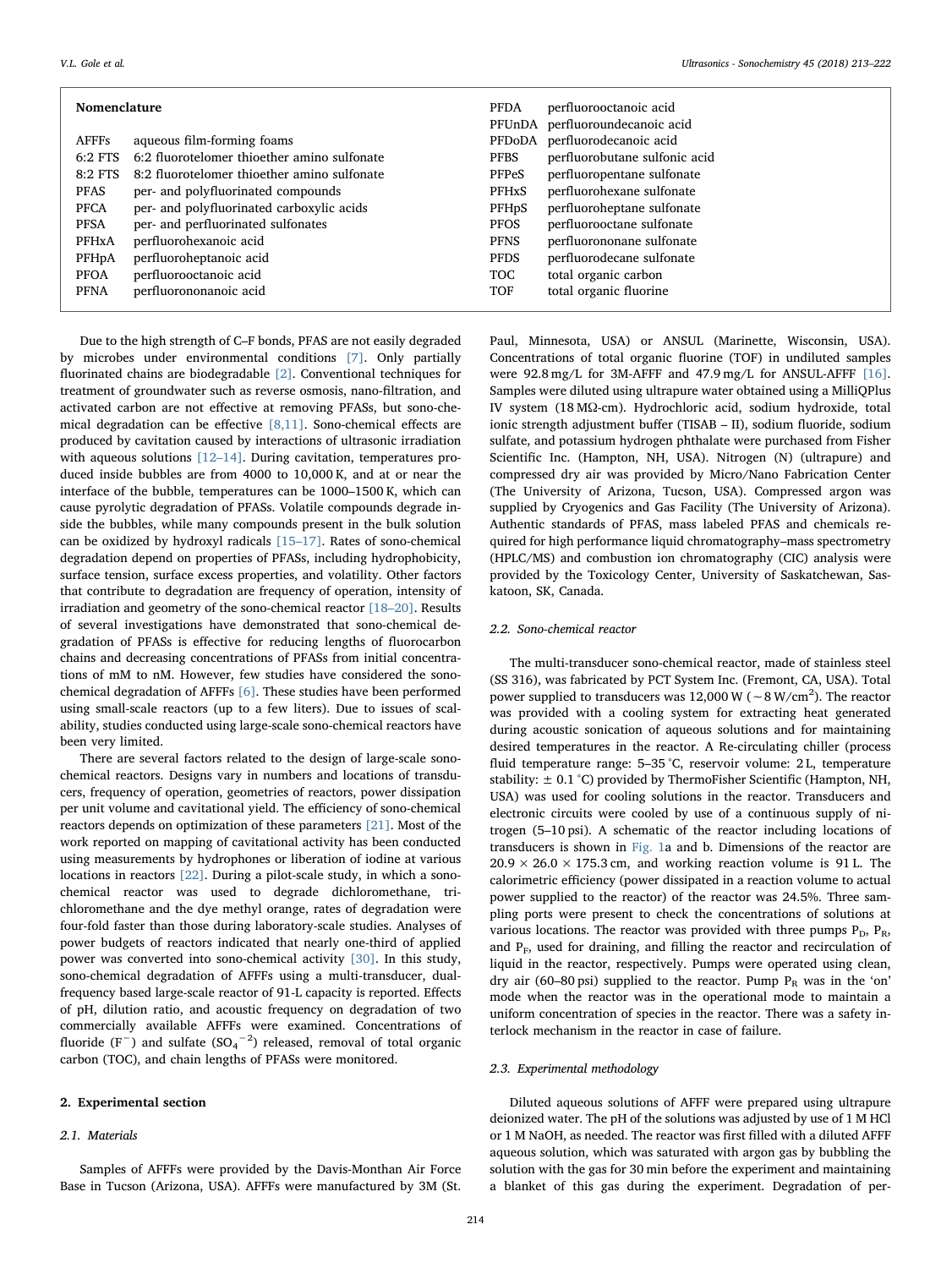## <span id="page-2-0"></span> $\overline{A}$



 $\bf{B}$ 



Fig. 1. (A) Sonochemical reactor of 91-L capacity utilized for treatment of AFFFs. (B) Location of transducers in sonochemical reactor.

<span id="page-2-1"></span>fluorochemicals is directly proportional to maximum temperature attained during collapse of bubble formed during cavitation [\[31\].](#page-9-8) Maximum temperature in collapsing bubbles was calculated (Eq. [\(1\)](#page-2-1)).

$$
T_{\text{max}} = T_{\text{in}} [P_a(\gamma - 1)/P_{\text{in}}], \qquad (1)
$$

where:  $T_{in}$  and  $P_{in}$  are initial temperature and pressure in bubbles at the end of expansion, respectively. P<sub>a</sub> is the acoustic pressure and  $\gamma$  is the specific heat ratio of gas inside bubbles. Argon has a higher specific heat ratio as compared to other gases such as oxygen, nitrogen, and air [\[32\]](#page-9-9), which results in higher temperatures inside cavitating bubbles containing Ar. Samples from port – II (SP-II) (see [Fig. 1](#page-2-0)a) were collected to monitor the progress of degradation.

# 2.4. Analysis

Total organic fluorine (TOF) and concentrations of PFASs in samples was measured by use of CIC and HPLC/MS, respectively. Methods used for measurement of TOF and PFAS have been reported previously [\[23\]](#page-9-10). Procedures for measurements of concentrations of  $F^-$  and  $SO_4^{\, -2}$  ion released, and TOC have also been reported previously [\[15,16\].](#page-9-2)

### 3. Results and discussion

AFFFs used consisted of PFASs, hydrocarbons, and water. 3M-AFFF formulation consisted of amphoteric fluoroalkyl amide derivatives (1–5%), perfluoroalkyl sulfonate salts (0.5–1.5%), alkyl sulfate salts (1–5%), triethanolamine (0.5–1.5%), tolyltriazole (0.05%), diethylene glycol butyl ether (20%), water (69–71%), and unknown quantities of residual organic fluorochemicals [\[24\].](#page-9-11) The ANSUL-AFFF consisted of hydrocarbon surfactants, fluorosurfactants, inorganic salts, and water. Major hydrocarbons present in AFFF ANSUL are diethylene glycol monobutyl ether, hexylene glycol, and 1-propanol [\[25\].](#page-9-12) Treatment of PFASs depends on saturation concentrations of target pollutants in vicinities of bubbles and physiochemical properties of AFFFs [\[4](#page-8-2)–6]. Efficiency of sono-chemical degradation of AFFFs depends on acoustic frequency, intensity, and physicochemical properties of organic pollutants. Properties of organic compounds that are related to their degradation potential are the octanol-water partition coefficient  $(K_{ow})$ , Henry's law constant, diffusivity, and solution parameters such as ionic strength and pH [\[22,26\].](#page-9-5) Efficiency of the sono-chemical reactor is enhanced by optimization of parameters, such as pH, initial concentration of AFFFs, and acoustic frequency.

# 3.1. Effect of pH

The pH of solutions affects temperatures reached during collapse of bubbles formed during cavitation, radical yield, reactivity, and consequently kinetics of degradation of AFFFs [3–[5\].](#page-8-1) Treatment of PFASs depends on saturation concentrations of target chemicals in vicinities of bubbles and physiochemical properties of AFFFs [4–[6,27\].](#page-8-2) One advantage of acidic pH is that it facilitates production of hydroxyl radicals (generated via thermal decomposition) that have stronger oxidation potentials  $(E^{\circ} = 27.8 \text{ V})$  at acidic pH than at neutral/basic pH  $(E^{\circ} \leq 1.80 \text{ V})$  which is useful for enhancing sono-chemical degradation [\[26\]](#page-9-13). So, degradation of ANSUL-AFFF was investigated at pH values of 6.5, 4.0 and 3.0.

# 3.1.1. ANSUL-AFFF

Results for concentrations of released  $F^-$  and  $SO_4^{-2}$  (corrected for background concentrations of sulfate) and TOC during sono-chemical degradation of ANSUL-AFFF (500 $\times$  dilution) at a dual frequency of 1 MHz and 500 kHz are shown in [Fig. 2](#page-3-0). When pH was decreased from 6.5 to 4.0, concentrations of  $F^-$  increased from 38.9 ± 0.4 to 55.6  $\pm$  0.3 µM. When pH was further decreased to 3.0, concentrations of F<sup>−</sup> were marginally increased after 13 h. Release of F<sup>−</sup> increased linearly with time. Concentrations of released  $SO_4^{\, -\, 2}$  increased from 15.6  $\pm$  0.5 to 28.9  $\pm$  0.3 µM, when the pH was decreased from 6.5 to 4.0, and a further decrease in pH to 3.0 resulted in a decrease of amounts of SO<sub>4</sub><sup>-2</sup> released to 21.5  $\pm$  0.6 µM. Maximum concentration of  $SO_4$ <sup>-2</sup> was observed after 2 h sonication and further increase with time was marginal. Concentrations of  $SO_4^{-2}$  released from ANSUL-AFFF at pH 4 were 20.7  $\pm$  0.2 and 28.9  $\pm$  0.3 µM after 2 and 13 h, respectively. Proportions of TOC removed were  $42.3 \pm 1.3$ , 39.3  $\pm$  1.1 and 39.6  $\pm$  1.6  $\mu$ M for pH 6.5, 4.0, and 3.0, respectively. Most of the removal of TOC, which was marginal, was observed in the first 2 hrs. Based on removal of  $F_{1}^{-}$  SO<sub>4</sub><sup>-2</sup> and TOC, reducing pH to 3.0 did not result in a significant increase in release/removal of ions or TOC. Thus, pH 4.0 was determined to represent the optimum pH for further investigations.

Rates of sono-chemical degradation of PFOS and PFOA at 358 kHz were inversely proportional to pH between 11 and 4 and did not change further when pH was decreased from 4.0 to 3.0 [\[20\]](#page-9-14). The authors reported first-order rate for sonolysis of groundwater at pH 4.0 for PFOS with rate constant values of 0.0094/min and 0.021/min for PFOS [\[20\]](#page-9-14).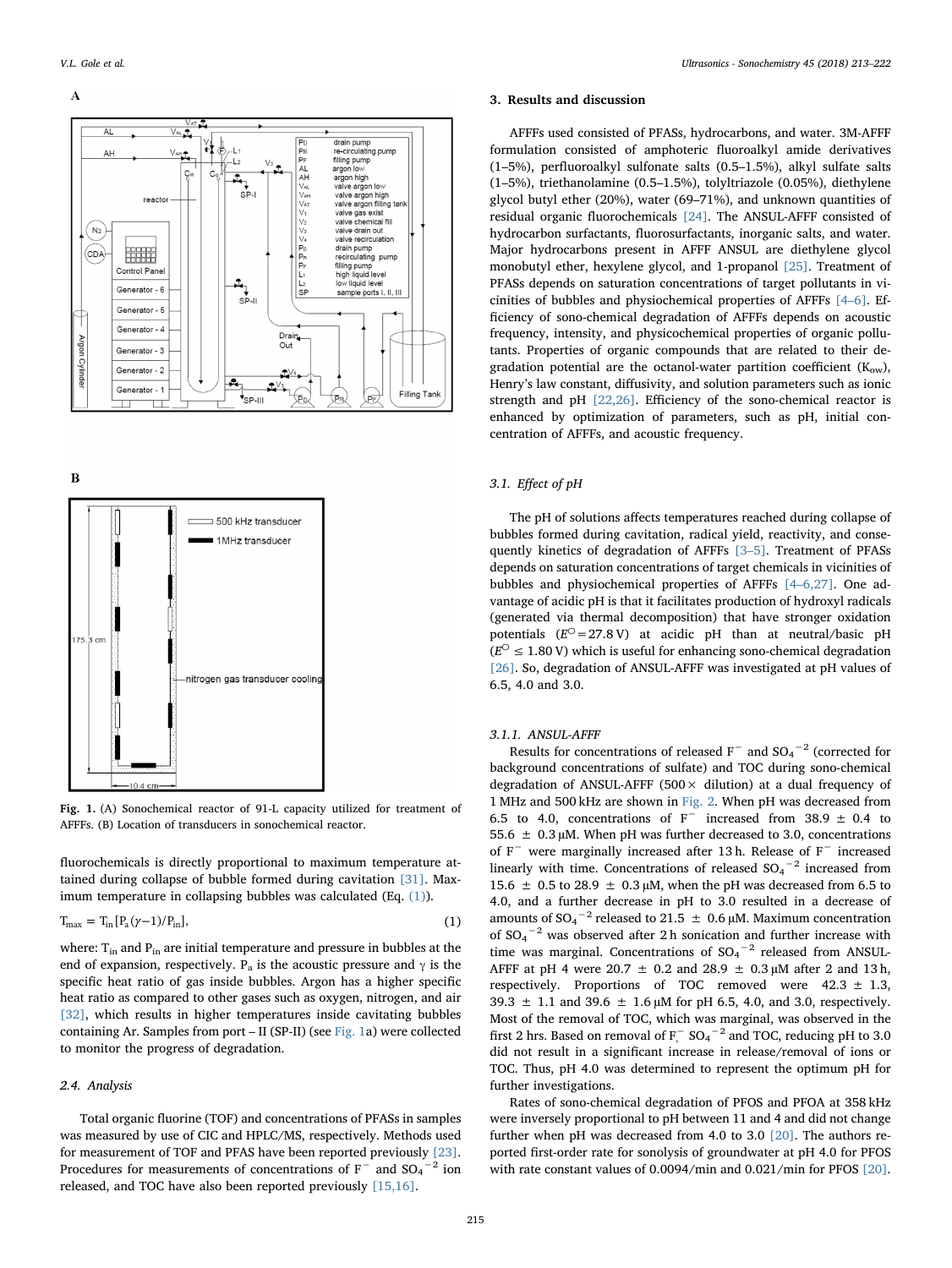<span id="page-3-0"></span>

Fig. 2. Effect of solution pH on the sonochemical degradation of AFFF ANSUL (dilution:  $500 \times$ , dual frequency operation of  $1 \text{ MHz} + 500 \text{ kHz}$ ). (A) Concentration of fluoride released, µM. (B) Corrected concentration of sulfate released, µM. (C) % removal of TOC.

## 3.2. Effect of dilution

Defluorination of AFFFs depends on the physicochemical properties of chemicals present in AFFFs [\[28,29\]](#page-9-15). Efficiency of removal of F<sup>−</sup> for the process depends on the concentration of fluorinated compounds in the vicinity of bubbles [\[28,29\]](#page-9-15). Therefore, investigation of dilution of PFAS is crucial for enhancing defluorination of AFFF.

# 3.2.1. AFFF ANSUL

Effects of 900 $\times$ , 500 $\times$ , 100 $\times$  and 25 $\times$  dilution on sono-chemical degradation of PFAS (ANSUL-AFFF) was examined in experiments conducted at an initial pH of 4.0 with sonication by dual frequency 500 kHz + 1 MHz. Concentrations of  $F^-$  and  $SO_4^{-2}$  released and removal of TOC as a function of time indicate that removals of F<sup>−</sup> were inversely proportional to dilution from  $900 \times$  to  $500 \times$  ([Fig. 3\)](#page-3-1). Marginal increases of release of F<sup>−</sup> were observed with less dilution from 500× to 25×. Concentrations of F<sup>−</sup> released at the end of 780 min were 27.6  $\pm$  0.5, 55.6  $\pm$  0.3, 60.9  $\pm$  0.2, and 58.6  $\pm$  0.6 µM for

dilutions of 900 $\times$ , 500 $\times$ , 100 $\times$  and 25 $\times$ , respectively. Similar trends were observed for releases of  $SO_4$ <sup>-2</sup>. Concentration of  $SO_4$ <sup>-2</sup> released were inversely proportional to dilution from  $900 \times$  to  $100 \times$ . A further decrease in dilution resulted in a decrease in  $SO_4$ <sup>-2</sup> concentration. Maximum concentrations of  $SO_4^{\text{-2}}$  released after 13h were 16.6  $\pm$  0.1, 28.9  $\pm$  0.3, 170.2  $\pm$  2.5, and 127.4  $\pm$  2.6 µM for dilutions of 900 $\times$ , 500 $\times$ , 100 $\times$  and 25 $\times$ , respectively. Rates of release of  $SO_4$ <sup>-2</sup> were greater in the time scale of 0–2 h, after which further sonication resulted in only marginal additional release of  $SO_4$ <sup>-2</sup>. Percentage of TOC removed decreased initially with a reduction in dilution from  $900 \times$  to  $500 \times$  and decreased proportionally with dilution from  $500 \times$  to  $25 \times$ . Percentages of TOC removed after 780 min was 45.6  $\pm$  1.2, 39.3  $\pm$  1.1, 39.8  $\pm$  1.8 and 39.8  $\pm$  1.7 for dilutions of  $900 \times$ ,  $500 \times$ ,  $100 \times$  and  $25 \times$ , respectively. However, the mass of TOC was inversely proportional to dilution from  $900 \times$  to  $25 \times$ .

<span id="page-3-1"></span>

Fig. 3. Effect of dilution on the sonochemical degradation of AFFF ANSUL (pH 4, dual frequency operation of 1 MHz + 500 kHz). (A) Concentration of fluoride released, µM. (B) Corrected concentration of sulfate released, µM. (C) Percentage removal of TOC.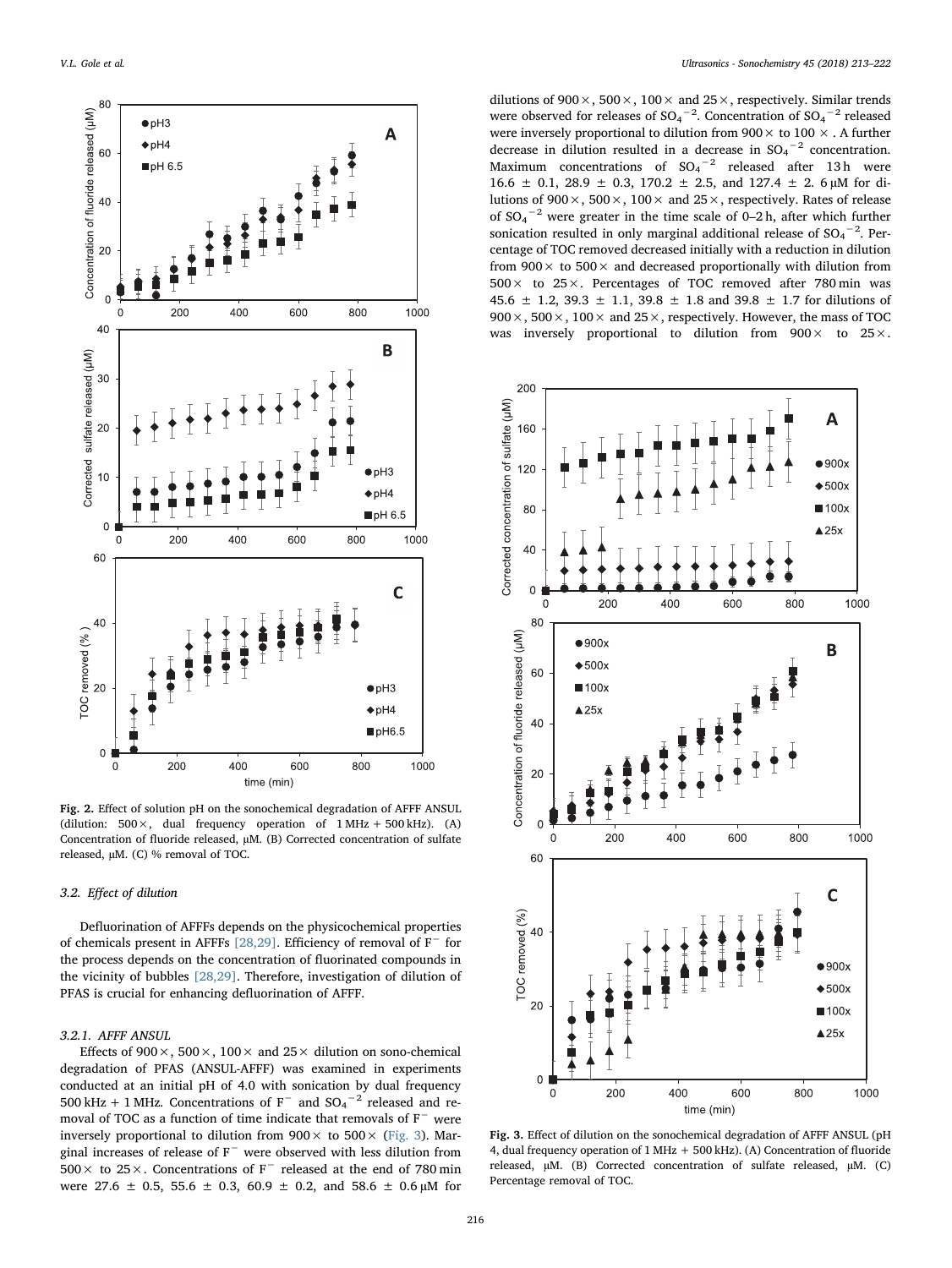Concentration of TOC removed were  $770 \pm 9$ ,  $1430 \pm 16$ ,  $16971 \pm 306$  and  $41502 \pm 706 \,\mu M$  for dilutions of  $900 \times$ ,  $500 \times$ ,  $100 \times$  and  $25 \times$ , respectively.

## 3.2.2. 3M AFFF

At an initial pH of 4, effects of dilution of  $500 \times$ ,  $100 \times$ ,  $25 \times$  and  $10\times$  on the sono-chemical degradation of 3M-AFFF under dual frequency operation using 500 kHz and 1 MHz were examined. Concentrations of  $F^-$  and  $SO_4^{-2}$  released and removal of TOC, as a function of time indicate that release of F<sup>−</sup> was inversely proportional to dilution from  $500 \times$  to  $10 \times$  [\(Fig. 4\)](#page-4-0). Concentrations of F<sup>−</sup> released after 13 h were  $19.9 \pm 0.7$ ,  $94.2 \pm 1.6$ ,  $217.1 \pm 2.4$ , and 534.2  $\pm$  4.5 µM for dilutions of 500 $\times$ , 100 $\times$ , 25 $\times$  and 10 $\times$ , respectively. Maximum amounts of SO $_4{}^{-2}$  released at the end of 780 min were 19.3  $\pm$  0.8, 140.9  $\pm$  5.5, 130.9  $\pm$  3.4 and 115.3  $\pm$  2.9 µM for dilutions of  $500 \times$ ,  $100 \times$ ,  $25 \times$  and  $10 \times$ , respectively. Percentage removals of TOC were inversely proportional to dilution from  $500 \times$  to  $10 \times$ . Maximum removal of TOC after 13h were 33.5  $\pm$  1.7, 24.9  $\pm$  0.9, 18.1  $\pm$  0.6 and 10.1  $\pm$  0.4 for dilutions of 500  $\times$ , 100  $\times$ ,  $25 \times$  and  $10 \times$ , respectively. During sono-chemical degradation of AFFFs, C–S bonds are cleaved, which results in loss of the ionic head group (Reactions [\(1\) and \(2\)](#page-4-1)). Released  $SO_3$  or  $SO_3F^-$  hydrolyze immediately to yield  ${\rm SO_4}^{-2}.$  Degradation of intermediate fluorochemicals occurs via bond cleavage to yield two fluoro-alkyl radicals ( $\mathrm{R_{F}^{1}}$ ,  $\mathrm{R_{F}^{2}}$ .) [\[6\].](#page-8-7) The resulting electrophilic fluoro-chemicals then react with a hydrocarbon species (R-H) to produce smaller non-radical fluoro-chemicals products (Reactions [\(3\) and \(4\)](#page-4-2)) [\[6\].](#page-8-7) Hydrocarbons present in AFFFs degrade via hydroxyl radicals.

<span id="page-4-2"></span><span id="page-4-1"></span>
$$
CF_3(CF_2)_{7}SO_3 \longrightarrow \text{HH} \longrightarrow \text{CF}_3(CF_2)_{5}CF = CF_2 + SO_3F \quad (R.1)
$$
\n
$$
CF_3(CF_2)_{7}SO_3 + H^+ \longrightarrow \text{HH} \longrightarrow \text{CF}_3(CF_2)_{6}CF_2H + SO_3 \quad (R.2)
$$
\n
$$
CF_3(CF_2)_{6}CF_2H \longrightarrow \text{HH} \longrightarrow \text{R}_{F}^1 + R_{F}^2 \longrightarrow \text{R}_{F}^1 + \text{R}_{F}^2 \tag{R.3}
$$
\n
$$
R_{F} + R - H \rightarrow R_{F} - H + R \tag{R.4}
$$

Concentrations of F<sup>-</sup> and  $SO_4$ <sup>-2</sup> released were greater for 3M-AFFF compared to ANSUL-AFFF. This result might be due to the greater concentrations of long-chain PFAS and alkyl  ${SO_4}^{-2}$  present in 3M-AFFF [\[24,25\].](#page-9-11) Defluorination of ANSUL- and 3M-AFFF can be explained based on properties of PFASs and non-fluorinated compounds (hydrocarbon) present in the AFFFs [\[21,29,30\]](#page-9-4). Hydrophobic compounds with lesser pKa values are attracted towards the bubble cavity, and compounds with greater Henry's constant (volatility) occupy the bubble cavity. Compounds that remain in bulk solution (hydrocarbons) might be susceptible to degradation via hydroxyl radicals formed by the collapse of cavities and degradation rate is greater for the compounds in close proximity of bubbles [\[28,29\]](#page-9-15). During sonolysis, most of the PFAS and alkyl-SO $_4^{\rm -2}$  present in the AFFFs degrade via pyrolysis due to their greater hydrophobicity and lesser pKa values. Properties of hydrocarbons present in ANSUL- and 3M-AFFF (Table S1, Supplementary Data section) indicate that hydrocarbons present in ANSUL-AFFF have positive Kow coefficients (except triethanolamine) or tend to occupy near regions in vicinities of bubbles formed during cavitation, experience lesser forces of attraction between negatively charged bubbles and dissociated ions of these compounds. Henry's constant represents volatility of compounds in aqueous solution. Compounds with greater Henry's constants tend to be present inside bubbles and are pyrolyzed under higher temperature and pressure [\[20,28\].](#page-9-14) Compared to other compounds present in ANSUL-AFFF, triethanolamine has a high Henry's constant. Compounds such as diethylene glycol butyl ether and tolyltriazole with lesser hydrophobicity and pKa values remain in bulk solution or near the bubbles and might be degraded by reaction with hydroxyl radicals [\[29\]](#page-9-16). Triethanolamine can be degraded partially by hydroxyl radical attack and partially due to the high temperature and pressure conditions produced inside bubbles. Hydrocarbon compounds present in 3M-AFFF remain in the hydrophilic form and stay in bulk of solution due to their lesser Kow coefficients and greater pKa values [19,29]

Results reported here, are consistent with previously reported results (1 MHz frequency and power 250 W) where kinetic rate constants for defluorination increased from 1.5  $\pm$  0.1 to 2.1  $\pm$  0.2  $\mu$ M/min, and rates of degradation of TOC in 3M-AFFF remained constant at 21.8  $\pm$  8.0 µM/min with increasing concentrations of PFAS from 0.8 to 3.7 mM. In the same study, rates of defluorination determined for ANSUL-AFFF increased from 2.2  $\pm$  0.2 to 5.6  $\pm$  0.4 µM and rate of degradation of TOC increased from 7.9  $\pm$  0.2 to 14.8  $\pm$  0.9  $\mu$ M when dilution went from  $900 \times$  to  $200 \times$  [\[16\].](#page-9-7) A study investigating sonochemical degradation of PFOS, an important component in some AFFFs,

<span id="page-4-0"></span>

Fig. 4. Effect of dilution on the sonochemical degradation of AFFF 3M (pH 4, dual frequency operation of 1 MHz + 500 kHz). (A) Concentration of fluoride ion released, µM. (B) Corrected concentration of sulfate ion released, µM. (C) Percentage removal of TOC.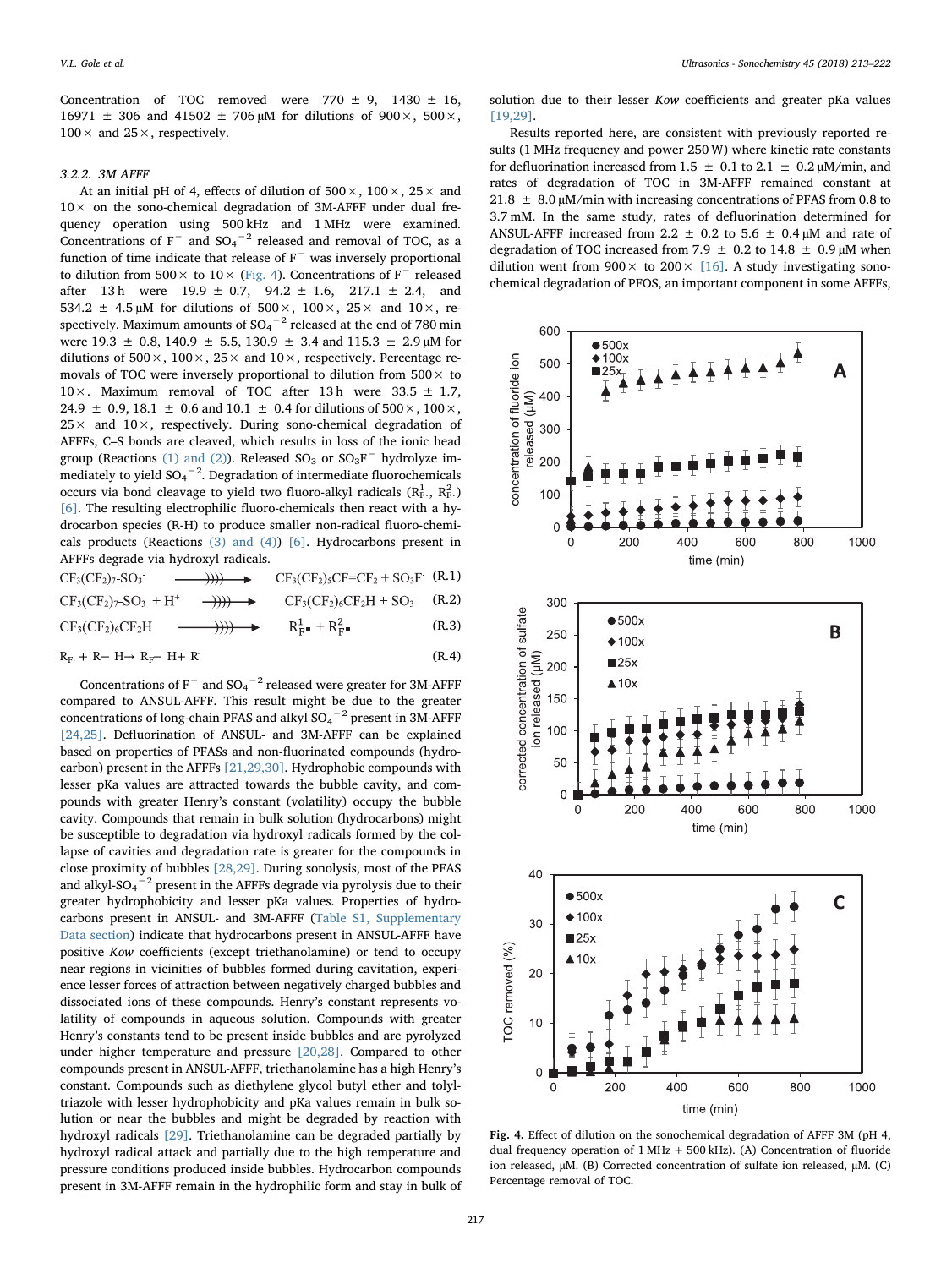observed that defluorination rate constants for dilutions of  $50,000 \times$  $(1460 \times 10^{-3} \,\text{\upmu M})$ , 5000×  $(1.46 \,\text{\upmu M})$ , 500×  $(14.6 \,\text{\upmu M})$  and 250× (29.2 µM) were 0.34 ppb/min, 13.75/min, −1.0/min and 0.010/min, respectively. It was proposed that different kinetic rate equations should be used for various dilution ratios [\[6\]](#page-8-7). Langmuir-type mechanism, which occurs predominantly at bubble-water interfaces, was shown to exists under the experimental conditions used [\[32\].](#page-9-9)

# 3.3. Effect of frequency

There are several advantages of using a combination of acoustic frequencies for degradation of pollutants, including enhanced distribution of cavitational activity and higher degradation rates [\[12\]](#page-9-1). However, selection of a combination of frequencies depends on temperature and pressure generated during collapse of cavities, which is required for degradation of pollutants [\[13,14\]](#page-9-18). Investigation of a combination of frequencies is essential for enhancing defluorination rate.

Effect of a single (1 MHz) versus dual frequency (1 MHz and 500 kHz) on degradation of 3M- and ANSUL-AFFF (dilution factor:  $25 \times$ , pH: 4.0) was studied [\(Figs. 5 and 6](#page-5-0)). Total power requirement for single operation was 9900 W, but 11,100 W for dual frequency (500 kHz and 1 MHz). Concentration of F<sup>−</sup> released from degradation of ANSUL-AFFF was 58.6  $\pm$  0.6 (single frequency) and 34.4  $\pm$  0.4  $\mu$ M (dual frequencies), while for 3M-AFFF it was  $142.6 \pm 1.5$  (single frequency) and 217.1  $\pm$  2.4 µM (dual frequencies) in 780 min. Corrected concentrations of  $SO_4^{\,-2}$  released during degradation of ANSUL-AFFF were  $173.8 \pm 3.5 \mu M$  (single frequency) and  $127.4 \pm 2.6 \mu M$  (dual frequency), while for 3M-AFFF it was 200.1  $\pm$  3.1 (single frequency) and  $130.9 \pm 3.4 \mu M$  (dual frequency) in 780 min (Figs. [5b](#page-5-0) and [6](#page-6-0)b). Removal of TOC from ANSUL-AFFF by use of a single frequency was 41.9  $\pm$  2.1%, while removal from 3M-AFFF was 14.9  $\pm$  0.2%. When a dual frequency was applied removal of TOC from ANSUL-AFFF was  $39.8 \pm 1.7$ %, while the proportion of TOC removed from 3M-AFFF was  $18.1 \pm 0.6\%$  $18.1 \pm 0.6\%$  $18.1 \pm 0.6\%$  during 780 min sonications (Figs. [5c](#page-5-0) and 6c). Concentration of TOC removed from ANSUL-AFFF and 3M-AFFF during single frequency operation was 47,509  $\pm$  998 µM and 4879  $\pm$  10 µM and for dual frequency, it was 41,502  $\pm$  747  $\mu$ M and 6071  $\pm$  37  $\mu$ M, respectively. These results indicate that concentrations of F<sup>−</sup> released during dual frequency operation were greater during sonications with a single frequency. In contrast, single frequency operation was more efficient for the release of  $SO_4^{\, -2}$ .

<span id="page-5-1"></span>Concentration of F<sup>−</sup> ion released are due to interfacial phenomena at the gas-liquid interface and depends on resultant time varying pressure  $(P_t)$  and given  $(Eq. (2))$  $(Eq. (2))$  [\[14\]](#page-9-19).

$$
P_t = P_0 - P_a \sin(2\pi f_a t) - P_b \sin(2\pi f_b t + \emptyset)
$$
\n(2)

where  $P_0$  is the ambient pressure,  $P_a$  and  $P_b$  are pressure amplitudes of waves with frequencies  $f_a$  and  $f_b$  respectively,  $\varnothing$  is the phase difference between waves and t is time for pressure varying field. Pressure amplitude ( $P_a$  and  $P_b$ ) is related to intensity of ultrasonic field (I), density of medium (ρ) and speed of sound in the cavitating medium (c) and given (Eq. [\(3\)\)](#page-5-2). [\[13\]](#page-9-18):

<span id="page-5-2"></span>
$$
P_a = (2I\rho c)^{\frac{1}{2}} \tag{3}
$$

Formation of radicals depends on collapsing conditions of bubbles and heat and mass transfer effects. It occurs at bubble-liquid interfaces and inside bubbles during their collapse [\[12\].](#page-9-1) When bubbles expand, water vapors transfer into bubbles and during the collapse phase, vapors partially undergoes condensation and those remaining produce radicals. Formation of radicals is expected to increase with size/radius of bubbles and is calculated from the Rayleigh-Plesset relationship equation [\[13,14\]](#page-9-18)

<span id="page-5-3"></span>
$$
r\frac{d^2r}{dt^2} + \frac{3}{2}\left(\frac{dr}{dt}\right)^2 + \frac{4\mu}{\rho r}\left(\frac{dr}{dt}\right) = \frac{1}{\rho}\left(P_t, -, P_t, -, \frac{2\sigma}{r}\right)
$$
(4)

where  $r$  is the radius of cavitational bubble at any time,  $\mu$  is viscosity of the liquid medium,  $\sigma$  is the surface tension, and  $P_i$  is the pressure inside the bubble. Radii of bubbles are inversely proportional to total resultant pressure  $(P_t)$ .  $P_t$  is inversely proportional to intensity of ultrasonic/acoustic fields and frequencies of operation (Eq. [\(4\)](#page-5-3)). Acoustic field produced from dual frequencies is such that it expands bubbles to greater volumes and compresses bubbles to smaller volumes [\[31,32\]](#page-9-8). Expansion of bubbles is mainly driven by the acoustic wave pattern

<span id="page-5-0"></span>

Fig. 5. Effect of frequency on the sonochemical degradation of AFFF ANSUL (dilution:  $25 \times$ , pH 4, dual frequency operation of  $1 \text{ MHz} + 500 \text{ kHz}$ ). (A) Concentrations of fluoride ion released, µM. (B) Corrected concentrations of sulfate released, µM. (C) Percentage removal of TOC.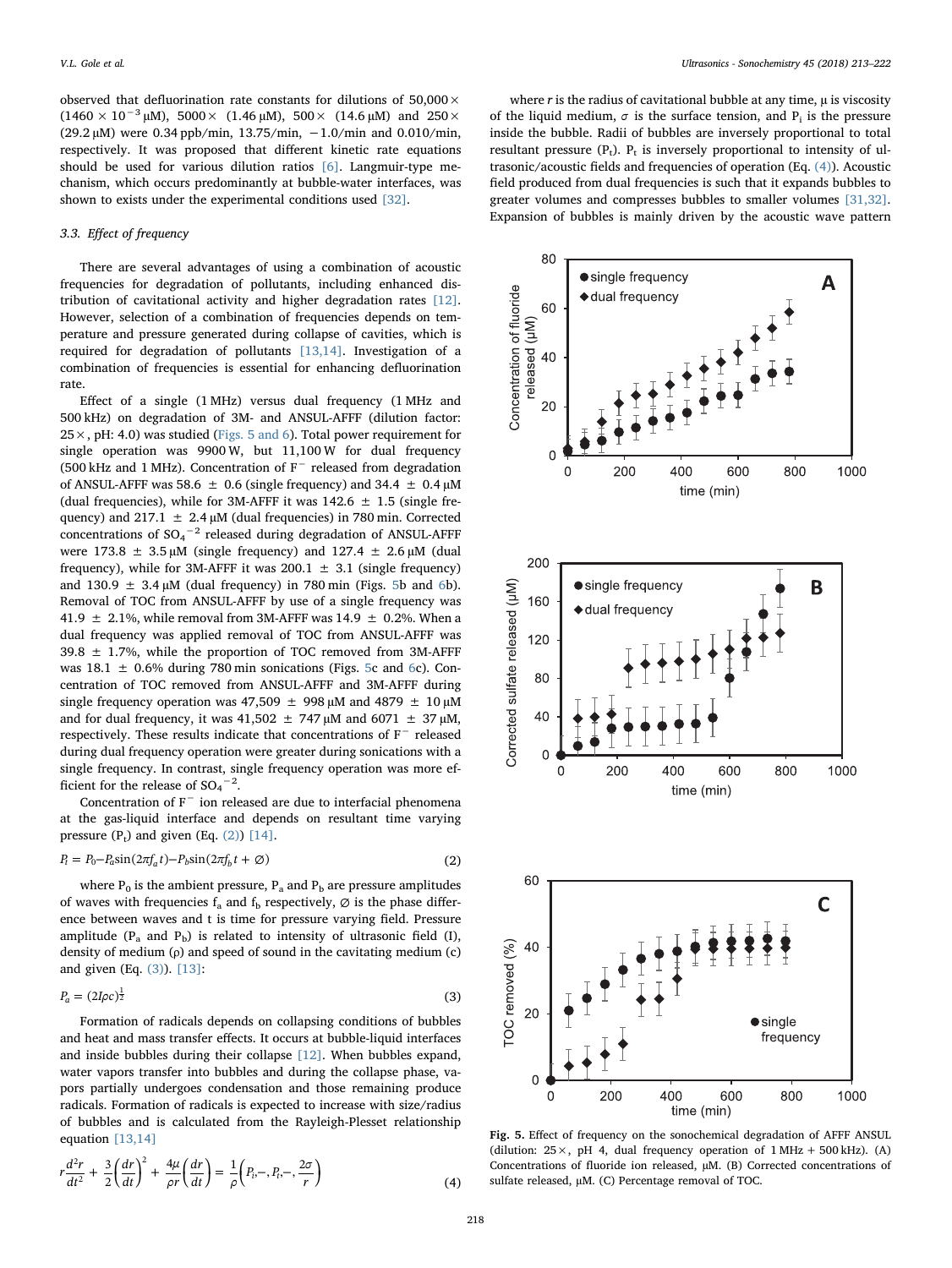<span id="page-6-0"></span>

Fig. 6. Effect of frequency on the sonochemical degradation of AFFF 3M (dilution: 25×, pH 4). (A) Concentration of fluoride ion released, µM. (B) Corrected concentration of sulfate released, µM. (C) Percentage removal of TOC.

produced from synergic effects of combined frequencies. Synergic effects of dual frequencies enhances cavity size and life span of cavity [\[14\]](#page-9-19). Enhancement of cavitational size and span of cavity increases diffusion rates of PFAS and residence time of ions on bubble cavity, which will increase rate of release of fluoride ions [\[12\]](#page-9-1). Numbers of cavitational events might also increase when dual frequencies are applied, due to splitting of bubbles and interactions betweenacoustic waves of different frequencies which reduce bubble coalescence and stable cavitational activity [\[32\].](#page-9-9) This might be useful for enhancing pyrolysis and hydroxyl radical activities [\[13\]](#page-9-18).

Amounts of power utilized for removal of ions and synergic effects was calculated for single and dual frequencies. Cavitational yields,

expressed as ions released/TOC removed per kJ of energy utilized ([Table 1](#page-7-0)) confirm that the synergic effect of the combination of frequencies is useful for defluorination and TOC removal. The results confirmed that the synergistic effect of dual frequencies is highly useful for enhancement of cavitational activity in the reactor.

## 3.4. Degradation products formed during sono-chemical treatment

Bioaccumulation and environmental persistence of PFAS depend on the several factors, including length of the per- or poly-fluorinated carbon chain [\[2,7\].](#page-8-6) Compounds with the same length of fluorocarbon chain, but different terminal functional groups, behave differently. According to regulatory criteria of bioaccumulation (1000–5000 L/kg), PFCA with seven or fewer fluorinated carbons and PFAS with six or fewer are not considered to be bioaccumulative [\[1,2\].](#page-8-0) PFOS, PFOA, and longer-chain PFAS are persistent compounds, compared to some other shorter chain and fluorotelomers compounds [\[17,29\]](#page-9-20). Monitoring the effectiveness of sono-chemical treatment of longer-chain PFAS to shorter-chain compounds is crucial to decrease the recalcitrance of PFAS compounds present in the AFFFs.

Concentration of 16 PFASs (PFHxA, PFHpA, PFOA, PFNA, PFDA, PFUnDA, PFDoDA, PFBS, PFPeS, PFHxS, PFHpS, PFOS, PFNS, PFDS, 6:2 FTS and 8:2 FTS) in ANSUL- and 3M AFFF (500 $\times$  dilution, initial pH = 4) were monitored after 120 and 780 min of sono-chemical treatment ([Figs. 7 and 8\)](#page-7-1). Concentrations of PFAS determined were grouped into five categories:

- (a) Perfluoroalkyl carboxylates (PFCA)  $\leq$  6: PFCA with fluorocarbon chain length 6 and below (PFHxA, PFHpA) with carboxylic tail;
- (b) PFCA > 6: PFCA with fluorocarbon chain length above 6 (PFOA, PFNA, PFDA, PFUnDA, PFDoDA) with carboxylic tail;
- (c) Perfluoroalkyl sulfonates (PFSA)  $\leq$  6: PFSA with fluorocarbon chain length 6 and below (PFBS, PFPeS PFHxS, PFHpS) with sulfonate tail;
- (d) PFSA > 6: PFSA with fluorocarbon chain length above 6 (PFOS, PFNS, PFDS) with sulfonate tail, and
- (e) FTS: 6:2 fluorotelomer thioether amino sulfonate and 8:2 fluorotelomer thioether amino sulfonate.

Concentrations of TOF decreased with time for both AFFFs samples, with maximum removal of TOF observed at 120 min. Percentage of removal of TOF were the same for both AFFF samples, but the TOF concentration removed was greater for 3M-AFFF due to the greater concentration of TOF and long-chain PFSA in this AFFF formulation. The concentration after 780 min was  $105.3 \mu M$  (48.4% removal) for 3M-AFFF, and 280.5 µM (46.6% removal) for ANSUL-AFFF.

## 3.4.1. AFFF ANSUL

Iinitial concentration of FTS was greater in ANSUL-AFFF. Concentrations of PFCA > 6 present in ANSUL-AFF initially increased from 0.52  $\pm$  0.002 to 0.67  $\pm$  0.004 µM then decreased to 0.62  $\pm$  0. 003  $\mu$ M, while the change in concentrations of PFSA  $> 6$  exhibited a similar trend as PFCA  $> 6$  [\(Fig. 8](#page-7-2)a). However, the initial increase in concentration for PFSA  $> 6$  was greater compared to PFCA  $> 6$ . The concentration of PFSA  $> 6$  present in AFFF ANSUL was 0.56  $\pm$  0.05, 20.64  $\pm$  1.4 and 0.74  $\pm$  0.08 µM to 0, 120 and 780 min, respectively. There was little effect of cavitation observed on PFCA  $\leq$  6 and increase in concentration was observed from 0.35  $\pm$  0.04 to 0.34  $\pm$  0.06  $\mu$ M ([Fig. 7](#page-7-1)a). Concentration of PFSA  $\leq$  6, increased from 0.01  $\pm$  0.0001 to  $2.75 \pm 0.04 \,\mu M$  but then decreased to  $0.02 \pm 0.001 \,\mu M$  [\(Fig. 7b](#page-7-1)). Concentration of FTS present in ANSUL-AFFF decreased from 154.83  $\pm$  7.56 to 95.35  $\pm$  4.75  $\mu$ M (37.7%) in 780 min [\(Fig. 7](#page-7-1)a). Concentrations of PFSA indicate that initial sono-chemical degradation of FTS was greatest in the first 120 min, compared to degradation at the end of 780 min. Most of the FTS was converted into PFSA > 6, but some into PFCA > 5. As degradation progressed, most PFSA > 6 were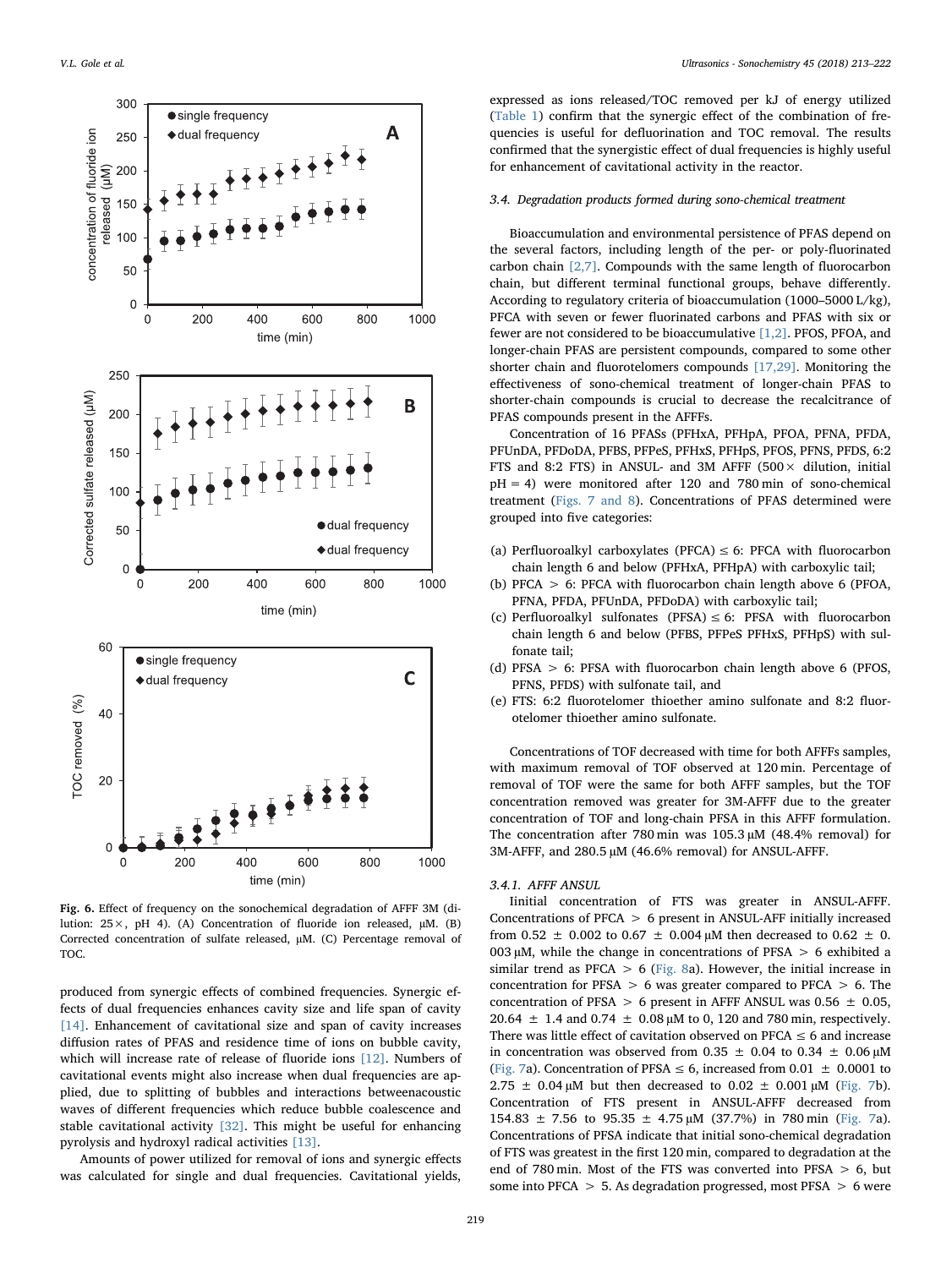#### <span id="page-7-0"></span>Table 1

|  |  | Summary of results of degradation of AFFF using a 91-L sonochemical reactor (solution $pH = 4.0$ ; treatment time = 13h). |
|--|--|---------------------------------------------------------------------------------------------------------------------------|
|--|--|---------------------------------------------------------------------------------------------------------------------------|

<span id="page-7-2"></span><span id="page-7-1"></span>

| Foam                                                                                                                             | Frequency                                                                        | Dilution                                                                                                                                        | Released ion concentration (µM)                                                                                                                                                     |                                                                                                                                                                                         | TOC removal (%)                                                                                                                                                                  |                                                                                                                                                                            | Cavitational yield $\times 10^{-5}$ (µM/KJ)                                                                                                                                   |                                                                                                                                                                                                         |
|----------------------------------------------------------------------------------------------------------------------------------|----------------------------------------------------------------------------------|-------------------------------------------------------------------------------------------------------------------------------------------------|-------------------------------------------------------------------------------------------------------------------------------------------------------------------------------------|-----------------------------------------------------------------------------------------------------------------------------------------------------------------------------------------|----------------------------------------------------------------------------------------------------------------------------------------------------------------------------------|----------------------------------------------------------------------------------------------------------------------------------------------------------------------------|-------------------------------------------------------------------------------------------------------------------------------------------------------------------------------|---------------------------------------------------------------------------------------------------------------------------------------------------------------------------------------------------------|
|                                                                                                                                  |                                                                                  |                                                                                                                                                 | Fluoride                                                                                                                                                                            | Corrected sulfate                                                                                                                                                                       |                                                                                                                                                                                  | Fluoride                                                                                                                                                                   | Sulfate                                                                                                                                                                       | <b>TOC</b>                                                                                                                                                                                              |
| <b>ANSUL</b><br><b>ANSUL</b><br><b>ANSUL</b><br><b>ANSUL</b><br><b>ANSUL</b><br>3M<br>3M<br>3M<br>$3\mathrm{M}$<br>$3\mathrm{M}$ | Dual<br>Dual<br>Dual<br>Dual<br>Single<br>Dual<br>Dual<br>Dual<br>Dual<br>Single | $900 \times$<br>$500\times$<br>$100 \times$<br>$25\times$<br>$25\times$<br>$500\times$<br>$100\times$<br>$25\times$<br>$10\times$<br>$25\times$ | $27.6 \pm 0.5$<br>55.6 $\pm$ 0.3<br>$60.9 \pm 0.2$<br>58.6 $\pm$ 0.6<br>$34.4 \pm 0.4$<br>$19.9 \pm 0.7$<br>$94.2 \pm 1.6$<br>$217.1 \pm 2.4$<br>534.2 $\pm$ 4.5<br>$142.6 \pm 1.5$ | $16.6 \pm 0.1$<br>$28.9 \pm 0.3$<br>$170.2 \pm 2.5$<br>$127.4 \pm 2.6$<br>$173.8 \pm 3.5$<br>$19.3 \pm 0.8$<br>$140.9 \pm 5.5$<br>$130.9 \pm 3.4$<br>$115.3 \pm 2.9$<br>200.1 $\pm$ 3.1 | $45.6 \pm 1.2$<br>$39.3 \pm 1.1$<br>$39.8 \pm 1.8$<br>$39.8 \pm 1.7$<br>$41.9 \pm 2.1$<br>$33.5 \pm 1.7$<br>$24.9 \pm 0.9$<br>$18.1 \pm 0.6$<br>$10.1 \pm 0.4$<br>$14.9 \pm 0.2$ | $4.7 \pm 0.2$<br>$9.2 \pm 0.1$<br>$9.9 \pm 0.6$<br>$9.6 \pm 0.7$<br>$7.4 \pm 0.6$<br>$4.2 \pm 0.4$<br>$16.8 \pm 1.2$<br>$39.9 \pm 1.6$<br>$92.1 \pm 2.8$<br>$31.9 \pm 0.3$ | $3.0 \pm 0.2$<br>$3.5 \pm 0.3$<br>$30.3 \pm 0.9$<br>$22.7 \pm 0.8$<br>$37.5 \pm 1.4$<br>$3.4 \pm 0.3$<br>$25.1 \pm 1.5$<br>$23.3 \pm 1.7$<br>$20.5 \pm 1.8$<br>$43.2 \pm 2.4$ | $137.3 \pm 4.6$<br>$254.5 \pm 8.9$<br>$3,017.5 \pm 12.1$<br>$18534.3 \pm 22.5$<br>$10253.9 \pm 18.1$<br>$89.1 \pm 5.8$<br>$130.0 \pm 7.8$<br>$1080.9 \pm 12.4$<br>$1816.5 \pm 18.6$<br>$1053.0 \pm 8.2$ |
| 1.0                                                                                                                              |                                                                                  |                                                                                                                                                 |                                                                                                                                                                                     | 200                                                                                                                                                                                     | 10                                                                                                                                                                               |                                                                                                                                                                            |                                                                                                                                                                               | $1.E-1$                                                                                                                                                                                                 |
|                                                                                                                                  | $\Phi$                                                                           |                                                                                                                                                 | A                                                                                                                                                                                   | 160                                                                                                                                                                                     |                                                                                                                                                                                  |                                                                                                                                                                            | Α                                                                                                                                                                             | $8.E-2$                                                                                                                                                                                                 |
| concentration of PFCA ( $\mu$ M)<br>concentration of PFCA ( $\mu$ M)<br>concentration of PFCA ( $\mu$ M)                         | ф                                                                                | ₫<br>$\overline{\varphi}$                                                                                                                       | 中心                                                                                                                                                                                  | Concentration of FTS (µM)<br>120                                                                                                                                                        | concentration of PFCA $(\mu M)$<br>$\sim$ $\sim$ $\infty$<br>古事                                                                                                                  | $\frac{1}{1}$                                                                                                                                                              | $\frac{1}{2}$                                                                                                                                                                 | concentration of FTS (µM)<br>$6.E-2$                                                                                                                                                                    |
|                                                                                                                                  | $\frac{1}{4}$                                                                    | $\frac{1}{2}$                                                                                                                                   |                                                                                                                                                                                     | 80                                                                                                                                                                                      |                                                                                                                                                                                  | $\bar{\mathbb{A}}$                                                                                                                                                         |                                                                                                                                                                               | $4.E-2$                                                                                                                                                                                                 |
|                                                                                                                                  |                                                                                  |                                                                                                                                                 | $\triangle$ PFCA $\leq 6$<br>$\square$ PFCA > 6<br>OFTS                                                                                                                             | 40                                                                                                                                                                                      |                                                                                                                                                                                  | $\bar{\varphi}$                                                                                                                                                            | $\triangle$ PFCA $\leq 6$<br>$\square$ PFCA > 6                                                                                                                               | $2.E-2$                                                                                                                                                                                                 |
| 0.0                                                                                                                              | $\mathsf{O}\xspace$                                                              | 120<br>time (min)                                                                                                                               | 780                                                                                                                                                                                 | $\mathbf 0$                                                                                                                                                                             | 0<br>$\mbox{O}$                                                                                                                                                                  | 120<br>time (min)                                                                                                                                                          | OFTS<br>780                                                                                                                                                                   | $0.E + 0$                                                                                                                                                                                               |
|                                                                                                                                  |                                                                                  |                                                                                                                                                 |                                                                                                                                                                                     |                                                                                                                                                                                         |                                                                                                                                                                                  |                                                                                                                                                                            |                                                                                                                                                                               |                                                                                                                                                                                                         |
| 3.5                                                                                                                              |                                                                                  |                                                                                                                                                 | B                                                                                                                                                                                   | 25                                                                                                                                                                                      | 100                                                                                                                                                                              |                                                                                                                                                                            |                                                                                                                                                                               | 1200                                                                                                                                                                                                    |
| concentration of PFSA $\leq 6$ ( $\mu$ M)<br>3.0<br>2.5                                                                          |                                                                                  | $\frac{1}{4}$                                                                                                                                   |                                                                                                                                                                                     | Concentration of PFSA > 6 (µM)<br>20                                                                                                                                                    | 80                                                                                                                                                                               |                                                                                                                                                                            | B                                                                                                                                                                             | Concentration of PFSA > 6 (µM)<br>1000                                                                                                                                                                  |
| 2.0                                                                                                                              |                                                                                  |                                                                                                                                                 |                                                                                                                                                                                     | 15                                                                                                                                                                                      | 早本<br>60                                                                                                                                                                         |                                                                                                                                                                            | $\bar{\varphi}$                                                                                                                                                               | 800                                                                                                                                                                                                     |
| 1.5                                                                                                                              |                                                                                  |                                                                                                                                                 |                                                                                                                                                                                     | 10                                                                                                                                                                                      |                                                                                                                                                                                  |                                                                                                                                                                            |                                                                                                                                                                               | 600                                                                                                                                                                                                     |
| 1.0                                                                                                                              | $\triangle$ PFSA $\leq 6$                                                        |                                                                                                                                                 |                                                                                                                                                                                     |                                                                                                                                                                                         | 40                                                                                                                                                                               | $\triangle$ PFSA $\leq 6$                                                                                                                                                  |                                                                                                                                                                               | 400                                                                                                                                                                                                     |
| 0.5                                                                                                                              | $\square$ PFSA > 6                                                               |                                                                                                                                                 |                                                                                                                                                                                     | 5                                                                                                                                                                                       | concentration of PFSA $\leq 6$ ( $\mu$ M)<br>20                                                                                                                                  | ₿<br>$\square$ PFSA > 6                                                                                                                                                    |                                                                                                                                                                               | 200                                                                                                                                                                                                     |
| 0.0                                                                                                                              | Į<br>$\boldsymbol{0}$                                                            | 120                                                                                                                                             | 780                                                                                                                                                                                 | $\mathbf 0$                                                                                                                                                                             | $\mathbf 0$                                                                                                                                                                      |                                                                                                                                                                            | 户                                                                                                                                                                             | $\boldsymbol{0}$                                                                                                                                                                                        |
|                                                                                                                                  |                                                                                  | time (min)                                                                                                                                      |                                                                                                                                                                                     |                                                                                                                                                                                         | $\mathsf{O}\xspace$                                                                                                                                                              | 120<br>time (min)                                                                                                                                                          | 780                                                                                                                                                                           |                                                                                                                                                                                                         |

Fig. 7. Concentrations of PFAS as a function of treatment time (dilution:  $500 \times$ ,  $pH$  4, dual frequency operation of 1 MHz  $+500$  kHz) during the degradation of AFFF ANSUL. (A) ( $\triangle$ ) PFCA  $\leq 6$ ; ( $\square$ ) PFCA  $> 6$ ; ( $\bigcirc$ ) FTS. (B) ( $\triangle$ )  $PFSA \leq 6$ ; ( $\triangle$ ) PFSA > 6.

converted into the smaller chain compounds (PFSA  $\leq$  6) or might be completely mineralized to CO<sub>2</sub>. Similar mineralization was observed for PFCA > 6, but the rate of mineralization was greater as compared to  $PFSA > 6.$ 

### 3.4.2. 3M-AFFF

3M-AFFF has greater concentrations of PFSA > 6. Sono-chemical degradation of 3M-AFFF in 780 min shows that concentrations of PFSA > 6 decreased by 90.6% from 924.4  $\pm$  46.2 to 87.4  $\pm$  4.3 µM ([Fig. 8](#page-7-2)b). While concentrations of PFCA  $> 6$  decreased by 26.7%, from

Fig. 8. Concentration of PFAS as a function of treatment time during the degradation of AFFF 3M (dilution:  $500 \times$ , pH 4, dual frequency operation of 1 MHz + 500 kHz). (A) ( $\triangle$ ) PFCA  $\leq$  6; ( $\square$ ) PFCA  $>$  6; ( $\odot$ ) FTS. (B) ( $\triangle$ )  $PFSA \leq 6$ ; ( $\triangle$ ) PFSA > 6.

7.6  $\pm$  0.4 (0 min) to 5.9  $\pm$  0.3 (120 min) and 5.4  $\pm$  0.3  $\mu$ M (780 min), ([Fig. 8a](#page-7-2)). Concentrations of shorter-chain PFCA  $\leq$  6 initially decreased from 4.4  $\pm$  0.2 to 3.9  $\pm$  0.2  $\mu$ M and then increased to 5.2  $\pm$  0.3 μM while concentrations of PFSA  $\leq$  6 initially decreased from  $67.4 \pm 4.4$  to  $47.5 \pm 2.4 \mu M$  and then increased to 59.0  $\pm$  3.0 µM [\(Fig. 8a](#page-7-2)). There was a small concentration of FTS present in 3M-AFFF, and concentrations of FTS decreased from  $0.06 \pm 0.003$  to  $0.03 \pm 0.001 \mu M$  and then increased to  $0.05 \pm 0.002 \mu M$  ([Fig. 8a](#page-7-2)). Degradation of PFSA > 6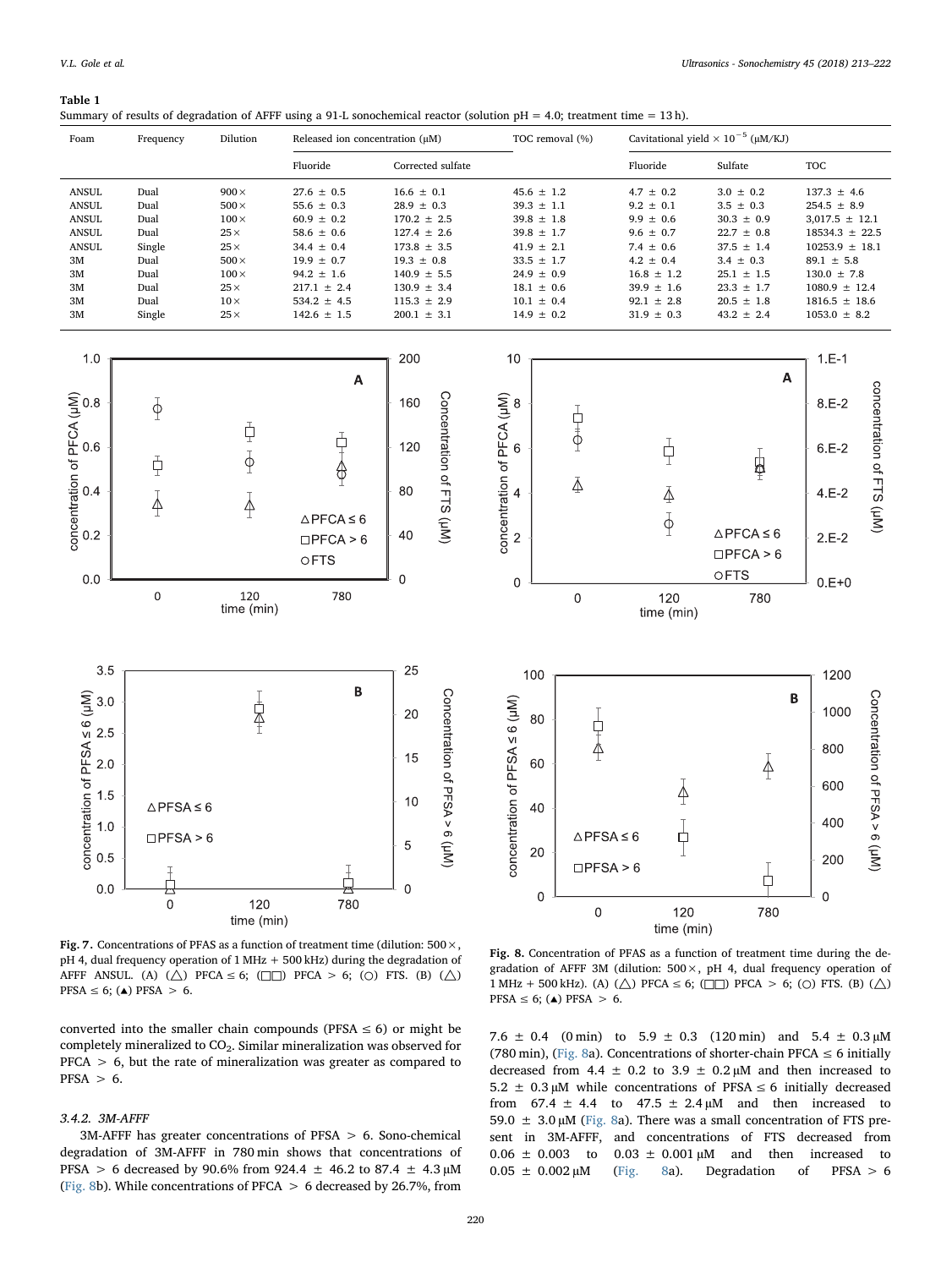#### <span id="page-8-11"></span>Table 2

Energy and cost required for 99% defluorination of ANSUL and 3M AFFF  $(500 \times$  dilution).

| Foam   | <b>Initial PFAS</b><br>concentration<br>(mg/L) | Energy, $(kJ/L)$ | Cost of energy $(S/L)$ | Cost of<br>energy<br>(S/bbl) |
|--------|------------------------------------------------|------------------|------------------------|------------------------------|
| ANSUL. | $29.6 \pm 0.05$                                | $7.3 + 0.02$     | $0.015 + 0.0001$       | $2.5 \pm 0.02$               |
| 3M     | $27.4 + 0.04$                                  | $6.9 + 0.03$     | $0.019 + 0.0002$       | $3.0 \pm 0.03$               |

<span id="page-8-12"></span>\* Average cost of electricity in the US: \$ USD 0.1075/kWh.

 $(3.2 \times 10^{-2} \text{ mg/L-h})$  was greater than PFCA > 6 (6.9 × 10<sup>-5</sup> mg/Lh). PFSA > 6 and PFCA > 6 can be converted into shorter chain FPAS or mineralized to  $CO<sub>2</sub>$  or shorter-chain fluorocarbons. Based on concentrations of PFSA removed, conversion of longer-chain PFSA and PFCA to shorter-chain compounds was less (e.g. mg of PFSA > 6, PFSA ≤ 6 and PFCA > 6 removed 25.6 ± 0.4, 0.25 ± 0.0003 and  $0.05 \pm 10^{-4}$ , respectively and mg PFCA ≤ 6 added was  $0.03 \pm 10^{-4}$ ). The study on sono-chemical treatment of various longer-chain (frequency: 358 kHz, power density: 250 W/L) reported that rate of defluorination increased with carbon-fluorine chain length [\[29\]](#page-9-16). Sono-chemical degradation of 3M-AFFF (dilution: 5000×, frequency: 505 kHz and power density: 188 W/L) resulted in concentrations of PFOS, PFHS, and PFBS (after 120 min of sonication) of 2.5  $\pm$  0.9 μM, 0.53  $\pm$  0.04 μg/L and 0.27  $\pm$  0.01 μM [\[6\],](#page-8-7) which were consistent with trends reported previously [\[17\]](#page-9-20).

#### 3.5. AFFF defluorination kinetics

<span id="page-8-8"></span>Rate of degradation of fluorinated compounds present in AFFF is given (Eq. [\(5\)\)](#page-8-8) [\[16\]](#page-9-7)

$$
\frac{d\left[F^{-}\right]}{dt} = r_{max} \cdot \theta \tag{5}
$$

<span id="page-8-9"></span>where:  $\theta$  is a function of the initial TOF concentration and sonochemical partitioning coefficient,  $K_s$  and calculated by use of Eq. [\(6\).](#page-8-9)

$$
\theta = \frac{K_{s} \cdot [TOF]}{1 + K_{s} \cdot [TOF]} \tag{6}
$$

<span id="page-8-10"></span>Substituting Eq. [\(6\)](#page-8-9) into Eq. [\(5\)](#page-8-8) results in Eq. [\(7\).](#page-8-10)

$$
\frac{d\left[F^{-}\right]}{dt} = r_{max} \cdot \frac{K_{s} \cdot [TOF]}{1 + K_{s} \cdot [TOF]} \tag{7}
$$

Defluorination of AFFF depends c-order kinetic parameters  $(k_{3M})$  of defluorination for 3M-AFFF were  $27.7 \times 10^{-3}$  µM/min (R<sup>2</sup> = 0.977, 500 × ), 76.9 ×  $10^{-3}$   $\mu$ M/min<sup>1</sup> (R<sup>2</sup> = 0.99, 100 × ), 96.7 ×  $10^{-3}$   $\mu$ M/ min ( $R^2 = 0.977$ ,  $25 \times$ ), whereas those for ANSUL-AFFF ( $k_{ANSUL}$ ) were  $65.1 \times 10^{-3} \mu$ M/min (R<sup>2</sup> = 0.975, 500×), 67.9 × 10<sup>-3</sup>  $\mu$ M/min  $(R^2 = 0.968, 100 \times)$ , 60.6 × 10<sup>-3</sup> µM/min ( $R^2 = 0.975, 25 \times$ ). Kinetic parameters were calculated by inverting Eq. [\(7\).](#page-8-10) Defluorination rate for 3M-AFFF was less than that for ANSUL-AFFF for  $500 \times$  dilution and increased for  $100 \times$  and  $25 \times$  dilution. Rate of defluorination rate for 3M-AFFF was 0.4, 1.1 and 1.6 times the defluorination rate of ANSUL-AFFF for  $500 \times$ ,  $100 \times$ , and  $25 \times$  dilutions, respectively. The maximum rate of defluorination for 3M-AFFF ( $r_{\text{max}}$ : 1.31 × 10<sup>-1</sup> µM F<sup>-</sup>/min) was 1.8 times  $(r_{\text{max}}$ : 7.41 × 10<sup>-2</sup> µM F<sup>-</sup>/min) that of ANSUL-AFFF, whereas the TOF concentration for 3M-AFFF was twice that for ANSUL-AFFF. The  $K_s$  values for 3M- and ANSUL-AFFF were 6837 and 548/ $\mu$ M, respectively. Sono-chemical (1 MHz, power density:  $8 W/cm<sup>2</sup>$  and volume: 200 mL) defluorination of 3M- and ANSUL-AFFF observed  $r_{\text{max}}$ for 3M and ANSUL-AFFF as 2.3 and 12.3  $\mu$ M F<sup> $-$ </sup>/min, respectively and Ks as 2397 and 273/M for ANSUL- and 3M-AFFF, respectively [\[16\]](#page-9-7).

### 3.6. Energy consumption

Energy required for  $500 \times$  dilution (initial concentration of PFAS for

ANSUL-AFFF: 29.6  $\pm$  0.05 mg/L; 3M: 27.4  $\pm$  0.04 mg/L; pH of solution 4) for 99% of removal of the initial concentration of PFAS is 7.3  $\pm$  0.02 kJ/L or 6.9  $\pm$  0.03 kJ/L for ANSUL-AFFF and 3M-AFFF, respectively ([Table 2\)](#page-8-11). Costs of energy required per L of ANSUL-AFFF and 3M-AFFF are \$0.015  $\pm$  0.0001 and \$0.019  $\pm$  0.0002, respectively.

## 4. Conclusions

Detailed studies focusing on degradation of PFAS present in commercial AFFFs produced by ANSUL or 3M using a sono-chemical reactor confirmed the applicability of treatment for destruction of PFAS at industrial scale of operations. Concentrations of F<sup>−</sup> released were inversely proportional to pH and dilution ratio of PFAS. Concentrationsof F<sup>−</sup> released were greater for 3M-AFFF. The total amount of TOC of both AFFFs removed increased with the initial concentration of AFFFs, and it was greater for ANSUL-AFFF as compared to 3M-AFFF. The sono-chemical treatment was very effective at reducing the length of fluorocarbon chains. Estimated costs of energy for treating solutions at  $500 \times$  dilution were \$0.015 and \$0.019 per liter for ANSUL- and 3M-AFFFs, respectively. Our results confirm that the sono-chemical reactor design developed in the present work is useful for degradation of AFFFs.

## Acknowledgements

Authors are grateful to Air Force Civil Engineering Center, under the project number FA8903-13-C-0011, for the providing financial support for this project. The research was supported by a Discovery Grant from the Natural Science and Engineering Research Council of Canada (Project # 326415-07) and a grant from the Western Economic Diversification Canada (Project # 6578, 6807 and 000012711). The authors wish to acknowledge the support of an instrumentation grant from the Canada Foundation for Infrastructure. Prof. Giesy was supported by the Canada Research Chair program, the 2012 "High Level Foreign Experts" (#GDT20143200016) program, funded by the State Administration of Foreign Experts Affairs, the P.R. China to Nanjing University and the Einstein Professor Program of the Chinese Academy of Sciences and a Distinguished Visiting Professorship in the School of Biological Sciences of the University of Hong Kong.

## Appendix A. Supplementary data

Supplementary data associated with this article can be found, in the online version, at [https://doi.org/10.1016/j.ultsonch.2018.02.014.](https://doi.org/10.1016/j.ultsonch.2018.02.014)

#### References

- <span id="page-8-0"></span>[1] [B.J. Place, J.A. Field, Identi](http://refhub.elsevier.com/S1350-4177(18)30193-7/h0005)fication of novel fluorochemicals in aqueous film[forming foams \(AFFF\) used by the US Military, Environ. Sci. Technol. 46 \(2012\)](http://refhub.elsevier.com/S1350-4177(18)30193-7/h0005) [7120.](http://refhub.elsevier.com/S1350-4177(18)30193-7/h0005)
- <span id="page-8-6"></span>[2] [J.M. Conder, R.A. Hoke, W.D. Wolf, M.H. Russell, R.C. Buck, Are PFCAs bioaccu](http://refhub.elsevier.com/S1350-4177(18)30193-7/h0010)[mulative? A critical review and comparison with regulatory criteria and persistent](http://refhub.elsevier.com/S1350-4177(18)30193-7/h0010) [lipophilic compounds, Environ. Sci. Technol. 42 \(2008\) 995.](http://refhub.elsevier.com/S1350-4177(18)30193-7/h0010)
- <span id="page-8-1"></span>[Jo-Chen Lin, S.L. Lo, C.Y. Hu, Y.C. Lee, J. Kuo, Enhanced sonochemical degradation](http://refhub.elsevier.com/S1350-4177(18)30193-7/h0015) of perfl[uorooctanoic acid by sulfate ions, Ultrason. Sonochem. 22 \(2015\) 542.](http://refhub.elsevier.com/S1350-4177(18)30193-7/h0015)
- <span id="page-8-2"></span>[4] [F. Hao, W. Guo, A. Wang, Y. Leng, H. Li, Intensi](http://refhub.elsevier.com/S1350-4177(18)30193-7/h0020)fication of sonochemical degradation of ammonium perfl[uorooctanoate by persulfate oxidant, Ultrason.](http://refhub.elsevier.com/S1350-4177(18)30193-7/h0020) [Sonochem. 21 \(2014\) 554.](http://refhub.elsevier.com/S1350-4177(18)30193-7/h0020)
- [5] [Yu-Chi Lee, M.J. Chen, C.P. Huang, J. Kuo, S. Lien Lo, E](http://refhub.elsevier.com/S1350-4177(18)30193-7/h0025)fficient sonochemical degradation of perfl[uorooctanoic acid using periodate, Ultrason. Sonochem. 31 \(2016\)](http://refhub.elsevier.com/S1350-4177(18)30193-7/h0025) [499.](http://refhub.elsevier.com/S1350-4177(18)30193-7/h0025)
- <span id="page-8-7"></span>[6] [C.D. Vecitis, Y. Wang, J. Cheng, H. Park, B.T. Mader, M.R. Ho](http://refhub.elsevier.com/S1350-4177(18)30193-7/h0030)ffmann, Sonochemical degradation of perfl[uorooctanesulfonate in aqueous](http://refhub.elsevier.com/S1350-4177(18)30193-7/h0030) film-forming foams, Environ. [Sci. Technol. 44 \(2010\) 432.](http://refhub.elsevier.com/S1350-4177(18)30193-7/h0030)
- <span id="page-8-3"></span>[7] [M. Houde, J.W. Martin, R.J. Letcher, K.R. Solomon, D.C.G. Muir, Biological mon](http://refhub.elsevier.com/S1350-4177(18)30193-7/h0035)itoring of polyfl[uoroalkyl substances: a review, Environ. Sci. Technol. 40 \(2006\)](http://refhub.elsevier.com/S1350-4177(18)30193-7/h0035) [3463.](http://refhub.elsevier.com/S1350-4177(18)30193-7/h0035)
- <span id="page-8-4"></span>[8] [A.B. Lindstrom, M.J. Strynar, E.L. Libelo, Poly](http://refhub.elsevier.com/S1350-4177(18)30193-7/h0040)fluorinated compounds: past, present [and future, Environ. Sci. Technol. 45 \(2011\) 7954.](http://refhub.elsevier.com/S1350-4177(18)30193-7/h0040)
- <span id="page-8-5"></span>A. Moody, J.A. Field, Perfl[uorinated surfactants and the environmental implications](http://refhub.elsevier.com/S1350-4177(18)30193-7/h0045) of their use in fire-fi[ghting foams, Environ. Sci. Technol. 34 \(2000\) 3864.](http://refhub.elsevier.com/S1350-4177(18)30193-7/h0045)